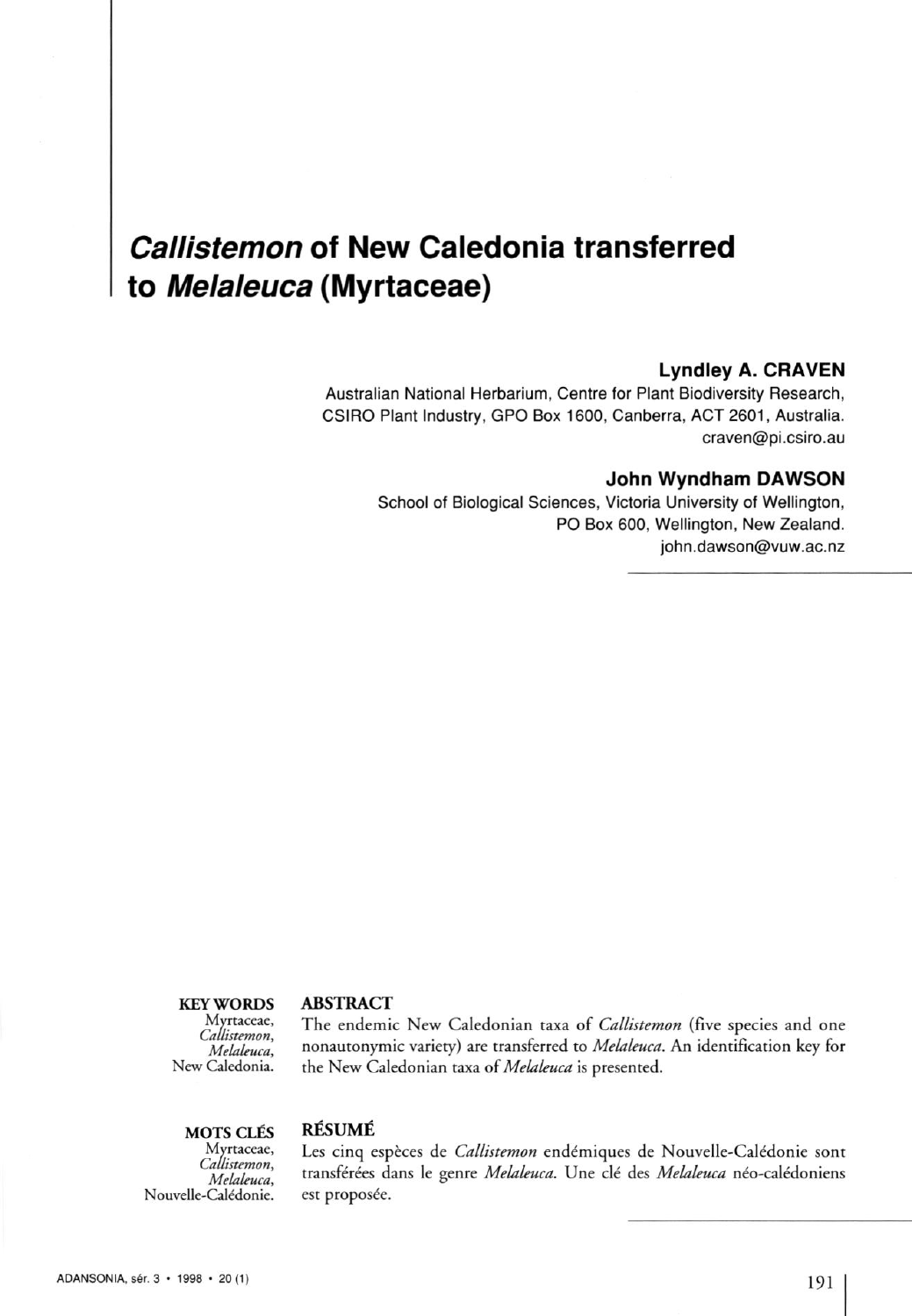*Callistemon* R. Br. conventionally has been separated from *Melaleuca* L. on the basis of the former genus having the stamens dispersed around the hypanthium apex and free staminal filaments whereas in *Melaleuca* the stamens are in five groups opposite the petals and the filaments within each group fused proximally for part, sometimes the greater part, of their length. The occurrence of 5-grouped, fused stamens in *Callistemon* has been long known, e.g. **BENTHAM**  (1867) recorded this condition in the Western Australian *C. glaucus* (Bonpl.) Sweet (as *C. speciosus* DC.). More recently, BYRNES (1984) transferred the eastern Australian *C. viminalis* (Sol. ex Gaertner) G. Don ex Loudon to *Melaleuca* on the basis that this species has its stamens in bundles (i.e. 5-grouped and fused).

Eight species of the *Melaleuca-Callistemon* complex occur in New Caledonia (DAWSON 1992) with seven of them endemic and, of the five species attributed to *Callistemon,* two have the stamens in bundles, i.e. *C. buseanus* Guillaumin and *C. gnidioides* Guillaumin (the latter variably so, the stamens ranging from free to 5-grouped and fused). In addition, adjacent stamens occasionally may be fused at the filament base in *C. brevisepalus* J.W. Dawson and *C. suberosus* Pancher ex Brongn. & Gris. Due to their many shared features, DAWSON (1978) previously had given a combined generic description of *Melaleuca* and *Callistemon* in New Caledonia.

In view of the morphological similarities between the endemic New Caledonian species of the complex there is no doubt that these belong to the same genus. They may well be related to some of the eastern Australian species of *Melaleuca,* notably to *M. styphelioides* Sm. and its closer relatives; these species in particular have quite similar leaves to several of the New Caledonian species. The Australian species of *Callistemon* are not especially closely related to the New Caledonian taxa and are presently being studied by L.A.C. as part of a broader project dealing with *Melaleuca.* The New Caledonian group of species, in our opinion, fits comfortably within *Melaleuca* and the necessary transfers of the six taxa currently ascribed to *Callistemon* are effected below.

The non-endemic New Caledonian species,

*Melaleuca quinquenervia* (Cav.) S.T. Blake, occurs in New Guinea and Australia also (BLAKE 1968; CRAVEN in press); it is a member of the broad-leaved group of paperbarks centred upon *M. leucadendra* (L.) L., the type species of *Melaleuca.* 

#### Melaleuca dawsonii Craven, nom. nov.

*Callistemon suberosum* Pancher ex Brongn. & Gris, Bull. Soc. Bot. France 11: 183 (1864).—Lectotype: *Pancher s.n.,* 1861 (P!), designated by **DAWSON ,** Fl. Nouvelle-Calédonie et dépendances 18: 230 (1992).

Unfortunately, the specific epithet *"suberosd"* is pre-empted in *Melaleuca* by *M. suberosa* (Schauer) C.A. Gardner and a new epithet is required in that genus. The new epithet provided above honours John Wyndham DAWSON, who has researched New Caledonian Myrtaceae for many years and co-authors this contribution.

#### **Melaleuca pancheri** (Brongn. & Gris) Craven & J.W. Dawson, comb. nov.

- *Callistemon pancheri* Brongn. & Gris, Bull. Soc. Bot. France 11: 183 (1864).—Lectotype: *Deplanche 513*  (P!), designated by **DAWSON ,** Fl. Nouvelle-Calédonie et dépendances 18: 234 (1992).
- *Callistemon suberosum* var. *microphyllum* Guillaumin, Mém. Mus. Natl. Hist. Nat. Paris 8: 277 (1962).— Type: *Hùrlimann 1389* (holo-, P!).

### Melaleuca buseana (Guillaumin) Craven & J.W. Dawson, comb. nov.

- *Callistemon buseanum* Guillaumin, Bull. Mus. Natl. Hist. Nat. 11: 414 (1939).—Type: *Virot s.n.* (holo-, P!).
- *Callistemon buseanum* var. *longifolium* Guillaumin, Mem. Mus. Natl. Hist. Nat. Paris 8: 276 (1962), *nom. inval.* (Type not designated).

### **Melaleuca sphaerodendra** Craven & J.W. Dawson, nom. nov.

*Callistemon gnidioides* Guillaumin, Bull. Soc. Bot. France 81: 6, 12 (1934).—Type: *Cribs 1213* (holo-, P!).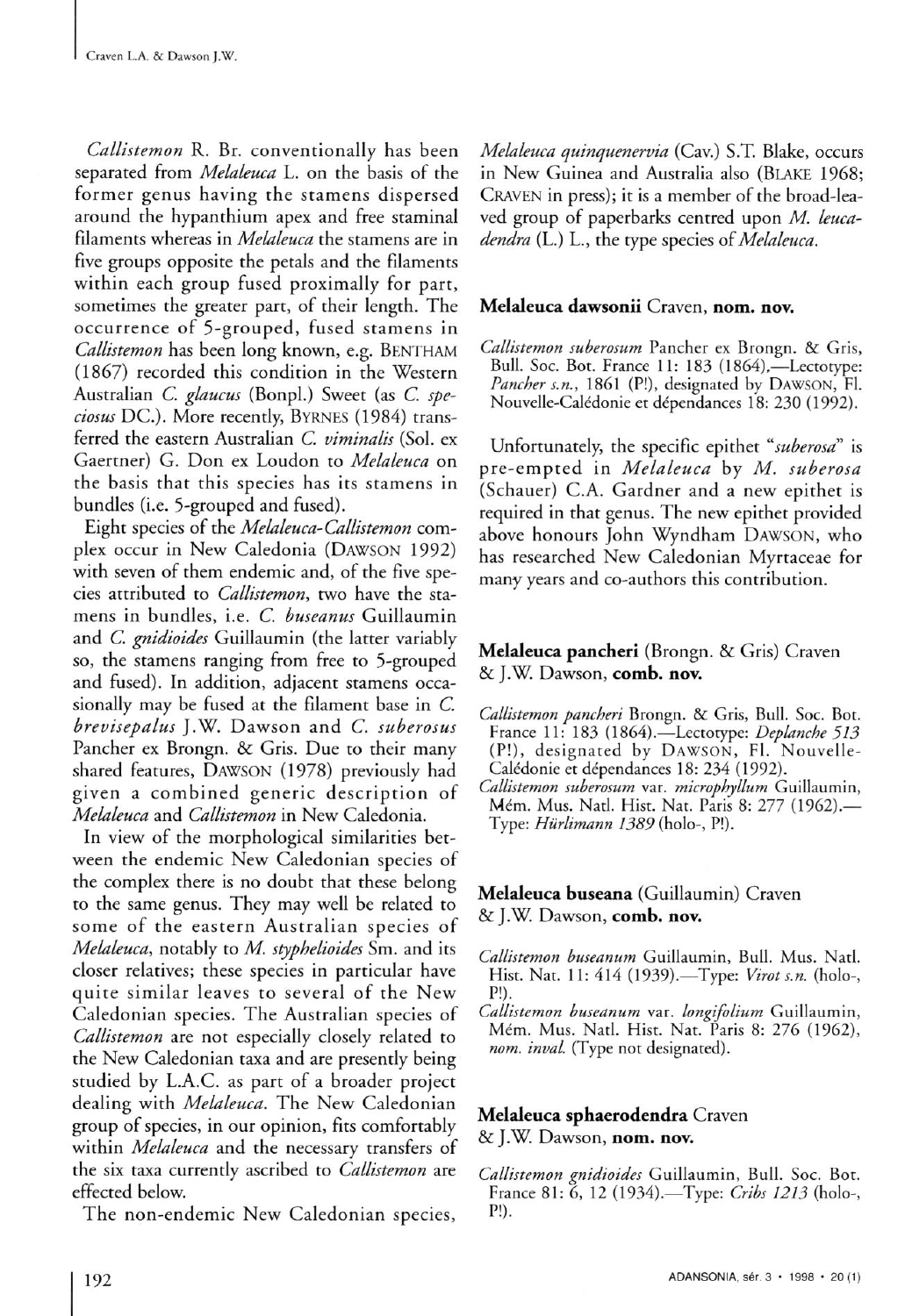A new specific epithet is required as *"gnidioides"*  is pre-empted in *Melaleuca* by *M. gnidioides*  Brongn. & Gris. The epithet selected is derived from the Greek *sphaera* (ball, sphere) and *dendron* (tree) in reference to the shape of the crown in many plants of this species. Two varieties are distinguished:

#### Melaleuca sphaerodendra var. sphaerodendra

Melaleuca sphaerodendra var. microphylla (Virot) Craven & J.W. Dawson, comb. nov.

*Callistemon gnidioides* var. *microphyllum* Virot, Mém. Mus. Natl. Hist. Nat., ser. B, Bot. 4: 30 (1953).— Type: *Virot 1313* (holo-, P!).

Melaleuca brevisepala (J.W. Dawson) Craven & J.W. Dawson, comb. nov.

*Callistemon brevisepalus* J.W. Dawson, Fl. Nouvelle-Calédonie et dépendances 18: 242 (1992).—Type: *MacKee 39344* (holo-, P!).

#### Key to the New Caledonian species of *Melaleuca*

| $1^{\prime}$ . |                                                                                                                      |
|----------------|----------------------------------------------------------------------------------------------------------------------|
| 2.             | Inflorescences spicate, the groups of flowers or capsules separated by well-marked internodes                        |
|                |                                                                                                                      |
| $2^\prime$ .   | Inflorescences capitate, the flowers or capsules densely aggregated and not separated by well-marked inter-<br>nodes |
| 3.             |                                                                                                                      |
| $3^\prime$ .   |                                                                                                                      |
| 4.             |                                                                                                                      |
| $4^\prime$ .   | Inflorescences capitate, the flowers or capsules densely aggregated and not separated by well-marked inter-<br>nodes |
| 5.             | Stamens 25 or more per flower, fused at the base in 5 groups. (Shrubs in the far south, mostly in stream             |
| $5^\prime$ .   |                                                                                                                      |
| 6.             |                                                                                                                      |
| 6.             |                                                                                                                      |
| 7.             |                                                                                                                      |
| 7'.            |                                                                                                                      |
| 8.             |                                                                                                                      |
| $8^\circ$ .    |                                                                                                                      |

#### Acknowledgments

The first author thanks Brendan LEPSCHI for assistance in data collection, Julie MATARCZYK for literature hunting and general assistance, and the Directors and/or Curators of the following herbaria for the opportunity to study collections in their care: BRI, CANB, MEL, NSW, P, WELTU. This research was supported in part by the Australian Biological Resources Study.

#### REFERENCES

- BENTHAM G. 1867, '1866'.--Myrtaceae. Callistemon: 118-123. *Flora Australiensis.* Lovell Reeve & Co., London.
- BLAKE S.T. 1968.—A revision of *Melaleuca leucadendron* and its allies (Myttaceae). *Contr. Queensland Herb.* 1: 1-114.
- BYRNES N.B. 1984.- A revision of *Melaleuca* L. (Myrtaceae) in northern and eastern Australia, 1. *Austrobaileya 2:* 65-76.